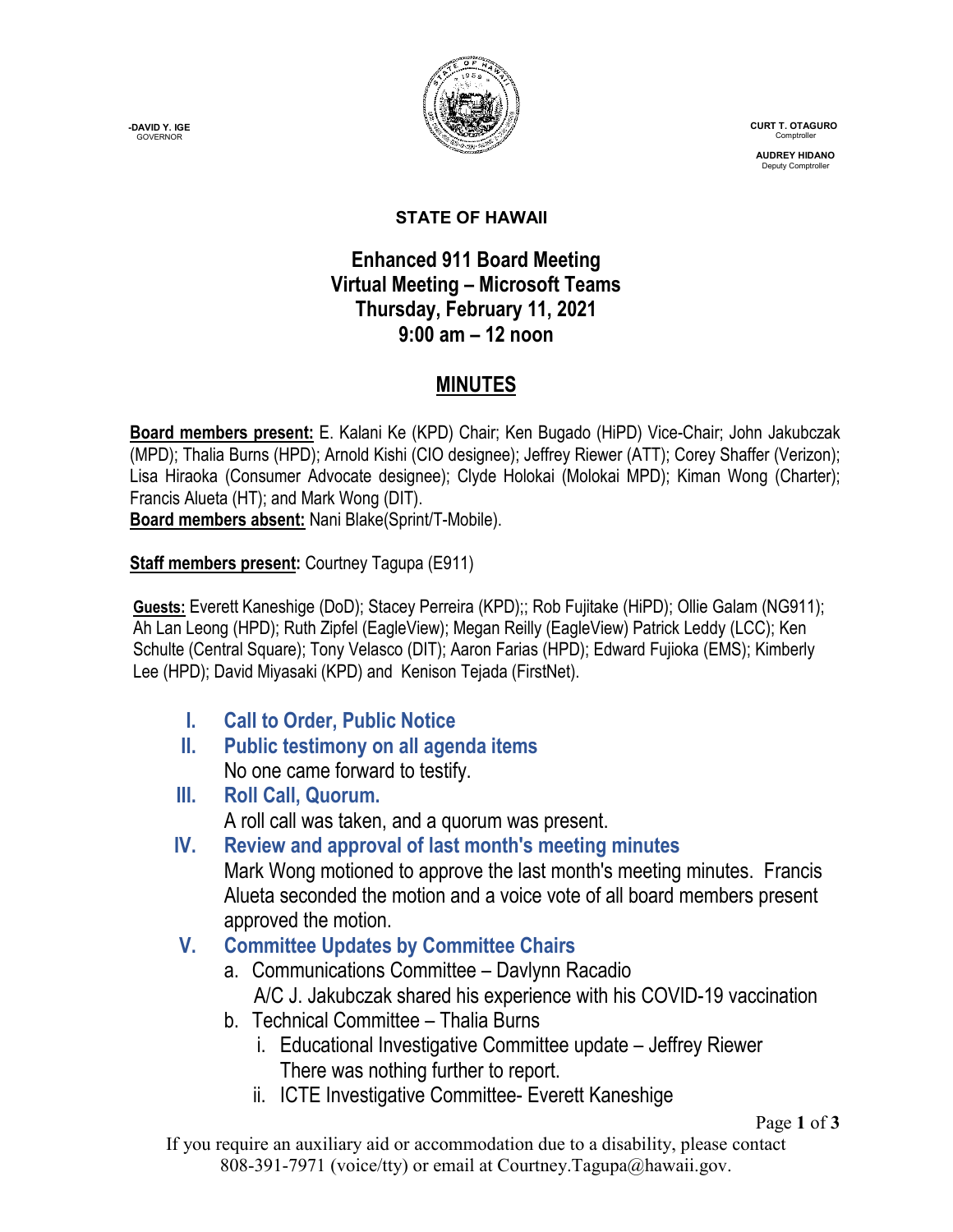There was nothing further to report.

- c. Finance Committee Kiman Wong
	- i. Review of monthly and Y-T-D Cash Flow.
		- There was nothing further to report.

## **VI. PSAP Status Updates**

- a. Kauai PSAP Stacey Pereira Stacey Pereira commented that of the 41 applicants that took the exam for dispatcher positions, only 14 passed.
- b. Oahu HPD Aaron Farias There was nothing further to report.
- c. Oahu HFD Reid Yoshida There was nothing further to report.
- d. Oahu EMS Edward Fujioka The Central Square Conference was rescheduled for a Virtual conference on April 12-16, 2021
- e. Molokai Clyde Holokai There was nothing further to report.
- f. Maui PD John Jakubczak There was nothing further to report
- g. Hawaii PD Kenneth Bugado, Jr. There was nothing further to report.
- h. Hawaii FD Kazuo Todd There was nothing further to report.

# **VII. Executive Director's Report**

a. The follow-up request by Rep. Sylvia Luke. The ED briefly described the points of HB 1298 & HB 1299.

The comptroller requested that the board consider standardizing the term limits for all the board members with two four-year terms for everyone rather than two-year terms for the communications service providers. The board chose to differ the matter to a later date.

Arnold Kishi motioned to approve written testimony to be submitted at the hearing for HB 1298 & HB 1299. Kiman Wong seconded the motion. A roll call vote of the board members approved the motion.

Arnold Kishi motioned by the board that the Board Chair will provide oral and written testimony if required. Mark Wong seconded the motion. A roll call vote of the board members approved the motion.

# **VIII. Items for Discussion, Consideration, and Action**

If you require an auxiliary aid or accommodation due to a disability, please contact 808-391-7971 (voice/tty) or email at Courtney.Tagupa@hawaii.gov.